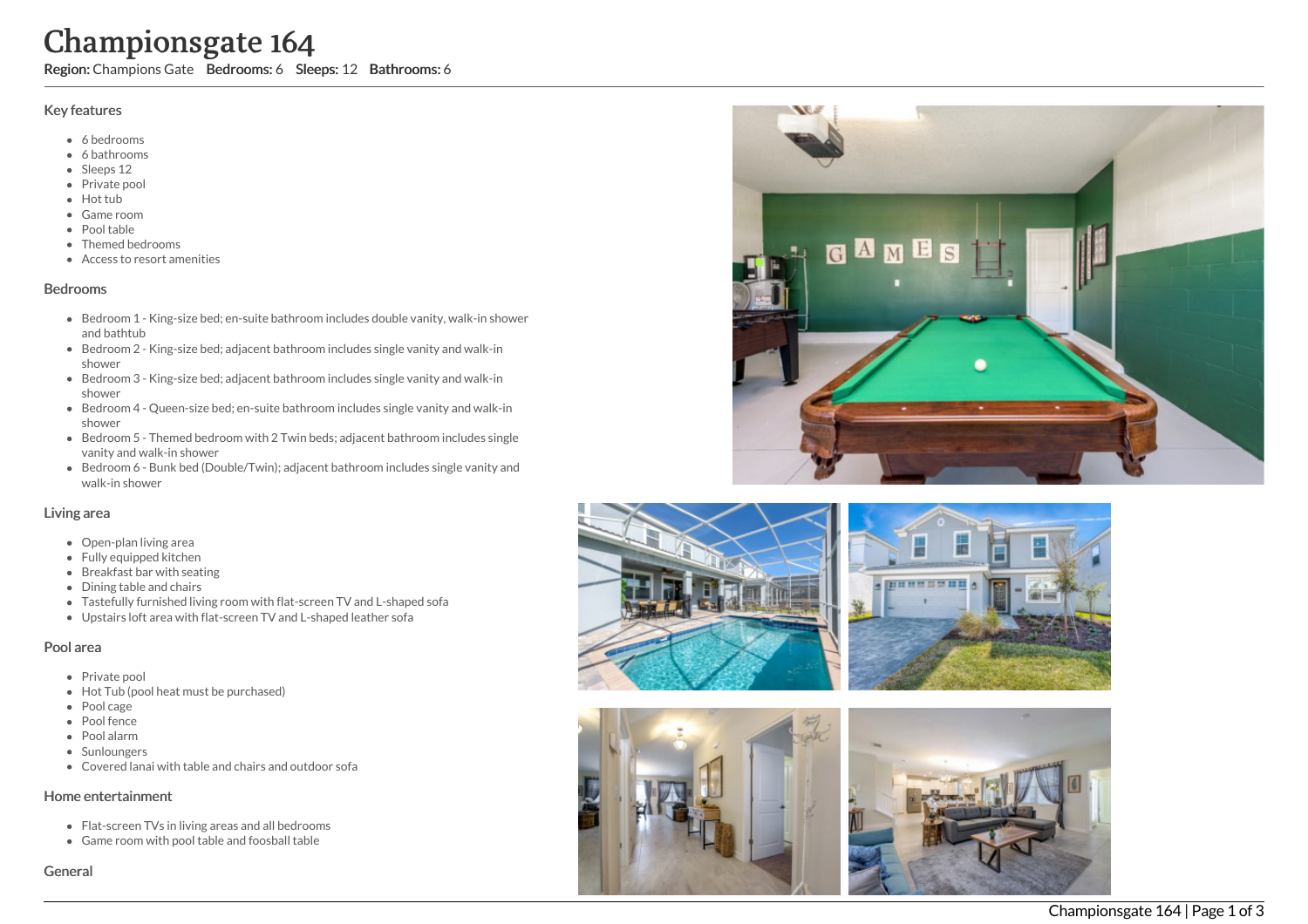- Air conditioning throughout
- Complimentary wifi
- Bedding and towels included
- Private parking

### Laundry room

- Washer and dryer
- Iron and ironing board

### Children's equipment available for hire

- $\bullet$  Crib
- Stroller
- $\bullet$  High chair
- Pack and play

# Resort facilities

Ideally located close to many of Orlando A¢â,¬â, ¢s theme parks, Championsgate Resort offers a wide variety of fantastic amenities for the whole family to enjoy. Set within 900 acres, this luxury resort is home to an 18-hole championship golf course, a fully equipped gym, a games room and multiple sports courts. Guests can choose from a selection of swimming pools; kids will enjoy the waterslides and splash park whilst adults can float in the lazy river, or relax under a private cabana. An excellent retreat after a busy day at the parks, guests of Championsgate Resort will also have access to a movie theater, a range of shops and an impressive spa. There is also a great selection of restaurants and bars on site, including a poolside grill, a sports bar and the impressive clubhouse.

## Places of interest

- Golf courses 0 miles
- $\bullet$  Shopping mall 3 miles
- Disney World 8 miles
- Seaworld 17 miles
- Universal Studios 20 miles
- Legoland 25 miles